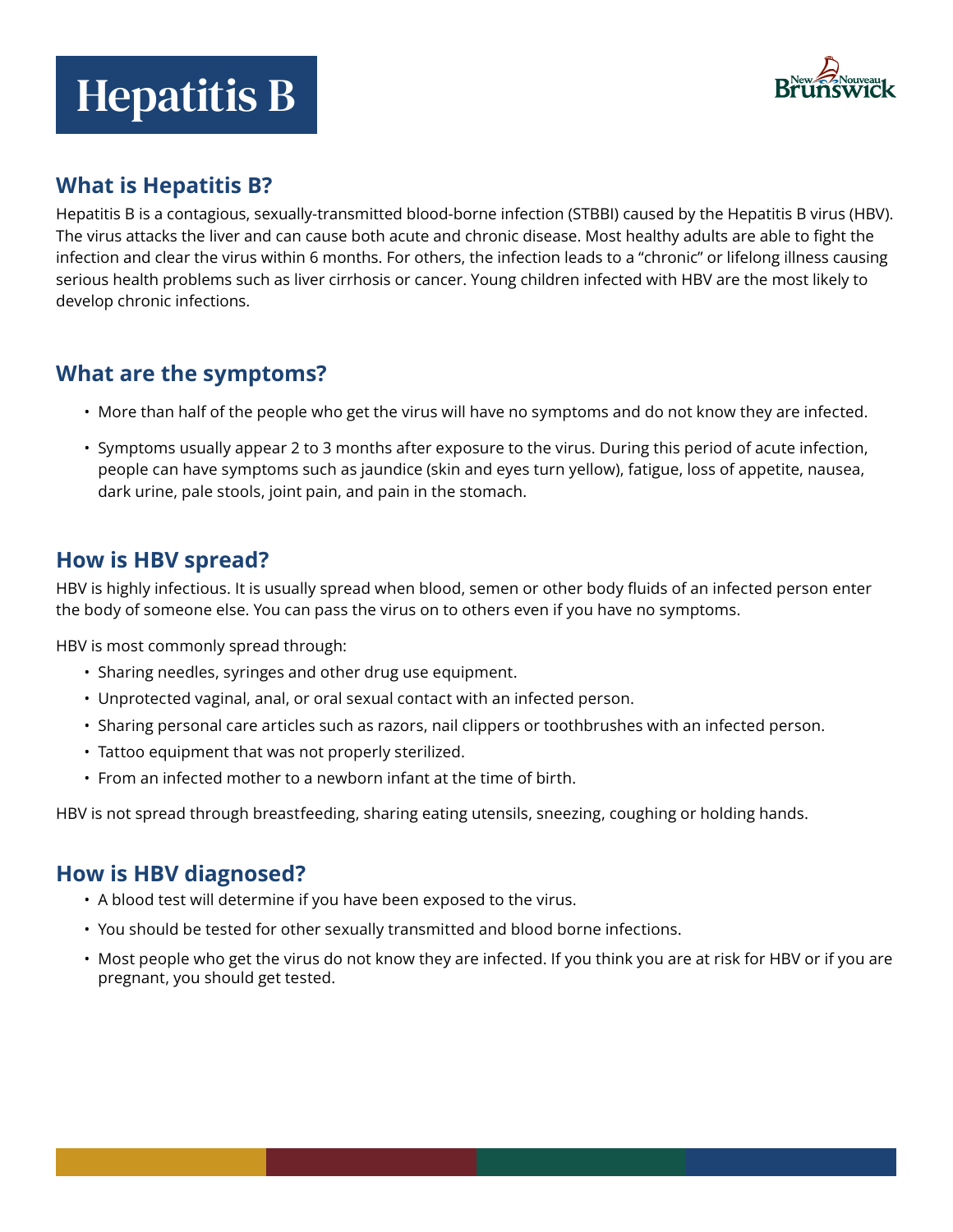

## **How is HBV treated?**

To reduce the risk of further damage to the liver, people with HBV should:

- Be immunized against Hepatitis A.
- Minimize alcohol intake.
- Check with a health care professional before taking prescription or over-the-counter drugs.

## **Who is at risk of HBV infections?**

Anyone can get HBV, but you are at greater risk if you:

- Have unprotected vaginal, anal, or oral sex with someone infected with HBV.
- Have multiple sex partners and use drugs.
- Live in the same house with someone who has HBV.
- Are an infant born to a mother infected with HBV.
- Are born to an immigrant or adopted from an area where HBV is widespread.
- Share needles, straws, pipes, spoons, cookers, and other drug use equipment.
- Are a man having sex with men.
- Are a healthcare worker exposed to blood and body fluids.
- Are a Hemodialysis patient.

#### **How can HBV be prevented?**

The best way to prevent HBV is to get vaccinated.

• HBV vaccine is available as part of the routine childhood immunization schedule; for certain medical conditions including Hepatitis C and HIV; and for certain high risk groups such as men who have sex with men and those who use illicit drugs. Check with your healthcare provider to see if you have had or are eligible for the vaccine.

Individuals who are sexually active should:

- Limit the number of sexual partners and avoid sex with people whose sexual history is unknown.
- Always use condoms when having sex (vaginal, oral, or anal). A dental dam (a sheet of latex) or a male condom cut open should be used for oral sex.
- Avoid the use of alcohol and other drugs that might cloud thinking and lead to high-risk behavior.

Individuals who inject drugs should:

- Not share needles or injection drug equipment with others.
- Use only clean needles and equipment.

Be cautious about body piercings, tattoos and acupuncture. Make sure single-use, disposable needles are used and that all other equipment is disinfected and sterile.

If you are likely to be in contact with blood or other bodily fluids in your work take appropriate precautions, such as wearing latex gloves.